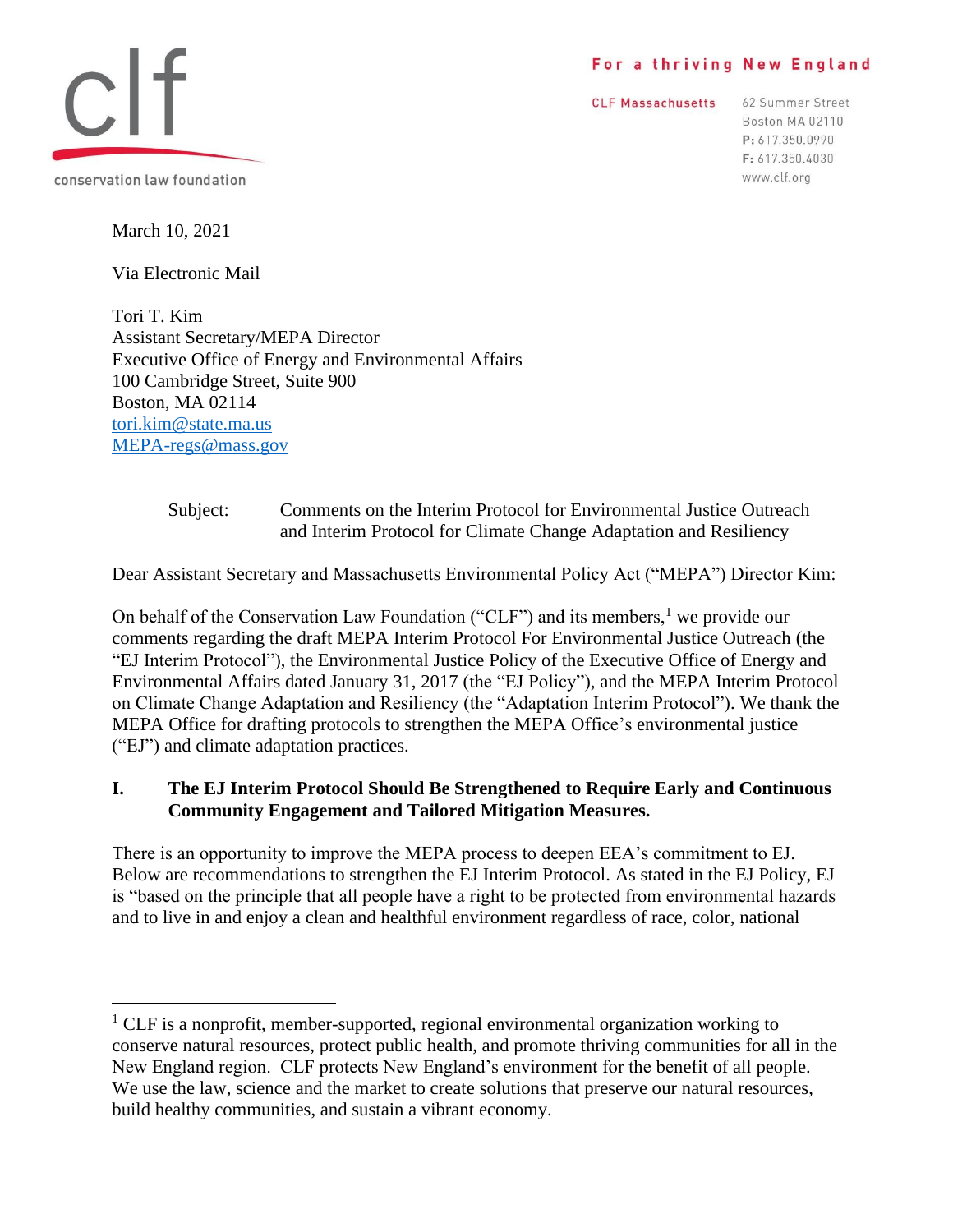origin, income, or English language proficiency."<sup>2</sup> It is the "equal protection and meaningful involvement of all people and communities with respect to the development implementation, and enforcement of energy, climate change, and environmental laws, regulations, and policies and the equitable distribution of energy and environmental benefits and burdens."<sup>3</sup> To achieve this principle, the MEPA Office must ensure that projects subject to environmental review redress past environmental racism and classism. Redressing environmental racism and classism is not looking at each Project in isolation to see whether it will create damage to the environment or create a burden for local residents or workers. Instead, it means looking at a community holistically to determine whether a Project can improve environment, energy, climate, and public health conditions. Strengthening the EJ Interim Protocol is a step in the right direction, though more is necessary through MEPA regulatory amendments to begin to redress environmental injustice.

We offer the following recommendations to strengthen the EJ Interim Protocol. Please see Appendix A with proposed redline edits, which are discussed herein.

- Proponents shall identify EJ populations potentially impacted by a Project within a five mile radius.
- Proponents shall conduct early outreach and engagement prior to filing with MEPA when EJ populations are potentially impacted.
- During MEPA review, EEA and the Proponent should engage with potentially impacted communities, including during the MEPA site visit.
- MEPA Certificates should include mitigation measures that are tailored to EJ populations.
	- A. Proponents Shall Identify EJ Populations Potentially Impacted by a Project Within Five Miles.

The 2017 EJ Policy requires enhanced analysis of impacts and mitigation for projects that exceed a mandatory environmental impact report ("EIR") threshold for air, within five miles of an EJ population.<sup>4</sup> Therefore, the Interim Protocol should require Proponent's to identify EJ populations within a five mile radius of the Project.

The 2017 EJ Policy definition of EJ population requires an update. As a member of the Massachusetts Environmental Justice Table, CLF and our partners have spent more than one year in 2019 and 2020 to develop an updated, data-informed definition of EJ population that narrows the number of census block groups that would be designated as EJ populations from the current number of 72 percent based on the 2017 EJ Policy to 41 percent. We recommend that the definition in the EJ Interim Protocol and 2017 EJ Policy reflect the definition included in Section

<sup>2</sup> Massachusetts Executive Office of Energy and Environmental Affairs, *Environmental Justice Policy*, at 3 (2017).

<sup>3</sup> *Id.* 

<sup>4</sup> *Id.* at 10, Section 17.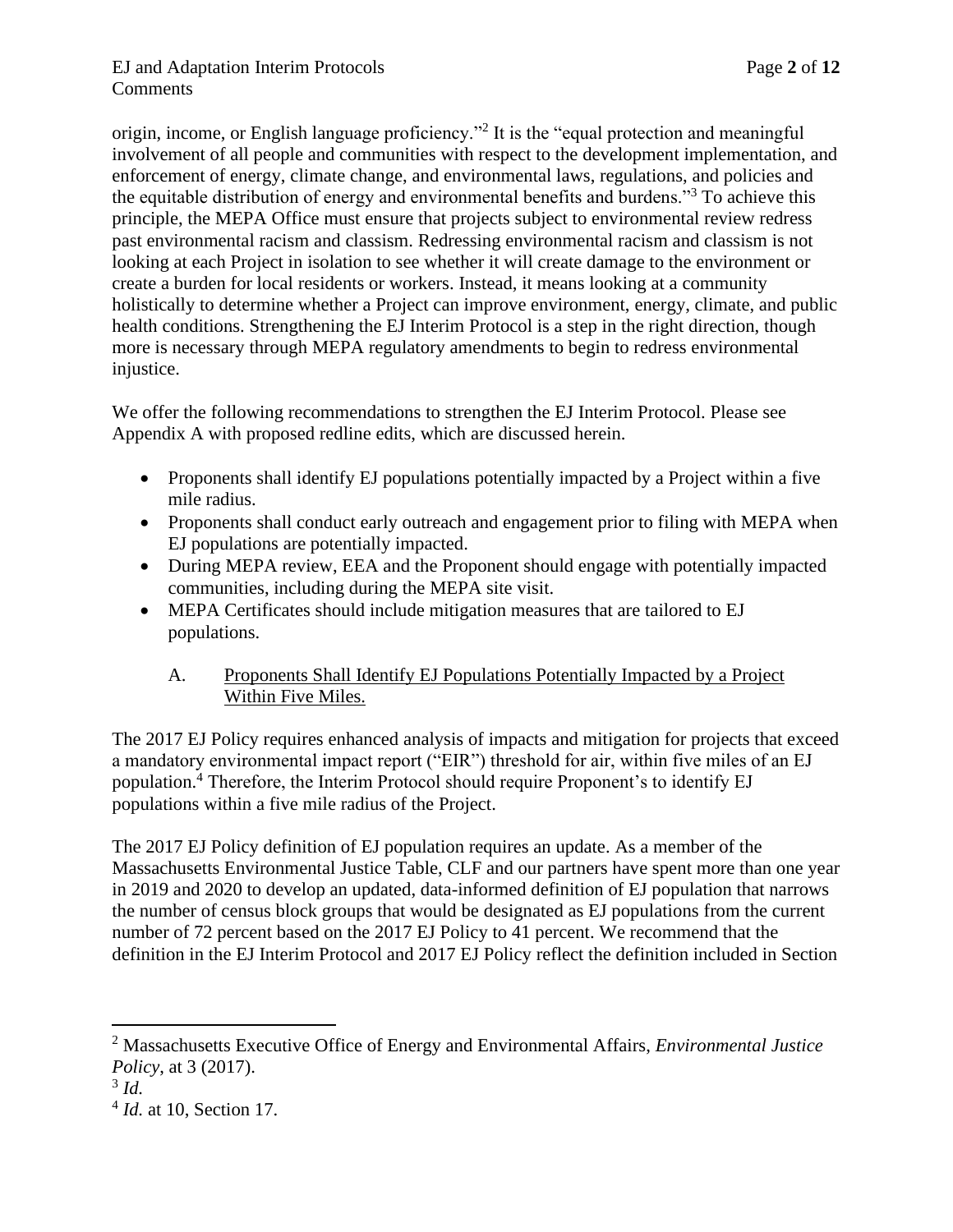56 of *An Act Creating a Next-Generation Roadmap for Massachusetts Climate Policy* ("Roadmap Bill") and pasted below. 5

As used herein, "Environmental justice population" shall mean a neighborhood that meets 1 or more of the following criteria: (i) the annual median household income is not more than 65 per cent of the statewide annual median household income; (ii) minorities comprise 40 per cent or more of the population; (iii) 25 per cent or more of households lack English language proficiency; or (iv) minorities comprise 25 per cent or more of the population and the annual median household income of the municipality in which the neighborhood is located does not exceed 150 per cent of the statewide annual median household income; provided, however, that for a neighborhood that does not meet said criteria, but a geographic portion of that neighborhood meets at least 1 criterion, the secretary may designate that geographic portion as an environmental justice population upon the petition of at least 10 residents of the geographic portion of that neighborhood meeting any such criteria; provided further, that the secretary may determine that a neighborhood, including any geographic portion thereof, shall not be designated an environmental justice population upon finding that: (A) the annual median household income of that neighborhood is greater than 125 per cent of the statewide median household income; (B) a majority of persons age 25 and older in that neighborhood have a college education; (C) the neighborhood does not bear an unfair burden of environmental pollution; and (D) the neighborhood has more than limited access to natural resources, including open spaces and water resources, playgrounds and other constructed outdoor recreational facilities and venues.

Following an updated definition of EJ population, EEA should incorporate the definition into the mapping tool referred to in the EJ Interim Protocol. EEA should update its online mapping tool ("EJ Viewer") prior to issuing a 2022 EJ Policy. CLF would welcome the opportunity to meet with the MEPA Office and GIS staff to discuss updating the EJ Viewer online mapping tool. CLF acknowledges that the MEPA regulations will require amendment to integrate future statutory changes that are likely to be enacted with the passage of the Roadmap Bill.

B. Proponents Shall Conduct Early Outreach and Engagement Prior to Filing With MEPA When EJ Populations are Potentially Impacted.

The EJ Interim Protocol should require early engagement with EJ populations when a Project potentially impacts EJ populations. To conduct engagement in a meaningful way, the Proponent should be required to consult with the MEPA Office at least 60 days prior to filing. The EJ Interim Protocol requires consultation at least 10 days in advance, though 10 days is not sufficient time for the MEPA Office to provide the Proponent with ideas for public engagement and then for the Proponent to conduct that engagement prior

<sup>5</sup> *An Act Creating a Next-Generation Roadmap for Massachusetts Climate Policy,* S.13, https://malegislature.gov/Bills/192/S13.<sup>5</sup>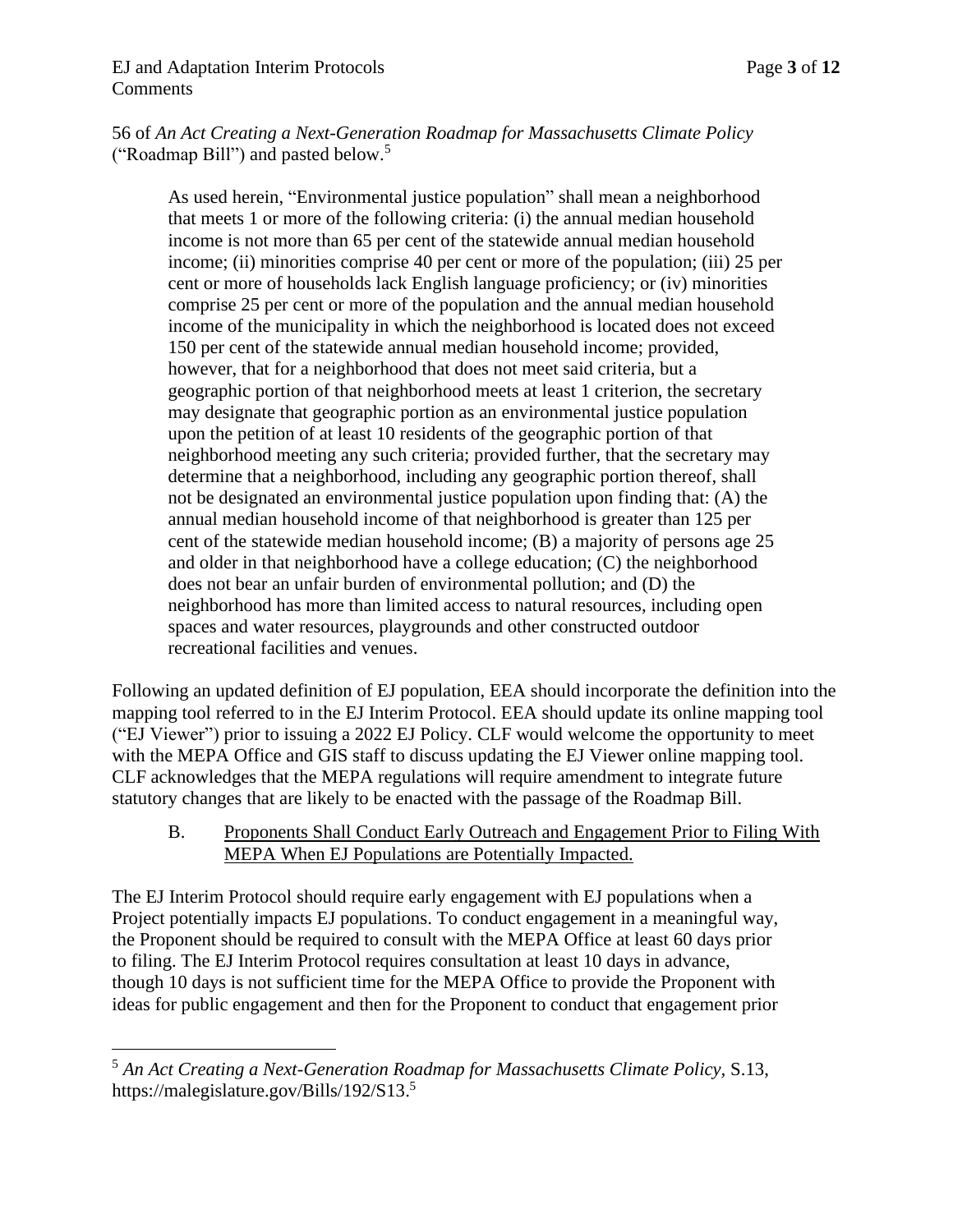### EJ and Adaptation Interim Protocols Page **4** of **12 Comments**

to filing. A 60-day advance notice period will allow time for a Proponent and the MEPA Office to develop an outreach strategy and then to allow time to conduct outreach prior to filing with the MEPA Office.

As part of this outreach strategy, the Proponent shall develop a written Project statement about the facility that includes detailed information about: the Project need; public health, environmental, energy, economic, and climate risks and burdens; and public health, environmental, energy, economic, and climate benefits for communities within two miles of the facility. The Project statement shall include reasonable alternatives. The Project statement shall be shared with the EEA Director of Environmental Justice and posted to a public website. If the Project will potentially impact an EJ population that is designated as limited English proficiency, then the MEPA Office shall provide guidance to the Proponent about the language(s) in which the Proponent should translate the Project statement.

Early engagement between a Proponent and the potentially impacted community prior to filing will likely require more time up front for a Proponent, but it could be an opportunity to improve a project and save time during the remainder of the environmental review. Within 30 days of submitting the Project statement, the Proponent shall invite community-based organizations, local elected officials, the EEA Director of Environmental Justice to a meeting to review the proposed project ("information meeting"). Based on guidance from the MEPA Office, the Proponent shall invite language interpreters, paid for by the Proponent, to ensure that information meeting attendees understand the terms of the project. During the information meeting, the Proponent shall review the Project statement, answer questions, and listen to attendee concerns and ideas. Following an information meeting, the Proponent shall adjust the Project that address community concerns or abandon plans to file with MEPA. The MEPA Office shall ensure that staff is available to support a Proponent during the early engagement period to make connections with potentially impacted EJ populations.

## C. During MEPA Review, EEA and the Proponent Should Engage With Potentially Impacted Communities, Including During the MEPA Site Visit.

Community engagement should extend beyond the pre-filing phase. For projects that involve site visits, the MEPA Office and Proponent should work together to ensure residents of potentially impacted EJ populations know about the site visit. Further, the Proponent shall provide simultaneous language interpretation if the Project will potentially impact an EJ population that is designated as a limited English proficient neighborhood. During the site visit, the Proponent shall review the MEPA filing, answer questions, and listen to attendee concerns and ideas.

If site visit attendees raise concerns and/or recommended Project changes, the MEPA Office staff shall ensure they understand the information and address those concerns in the Secretary's Certificate. The MEPA Office shall consider extending the comment periods beyond the standard 20 or 30 days when a project potentially impacts EJ populations.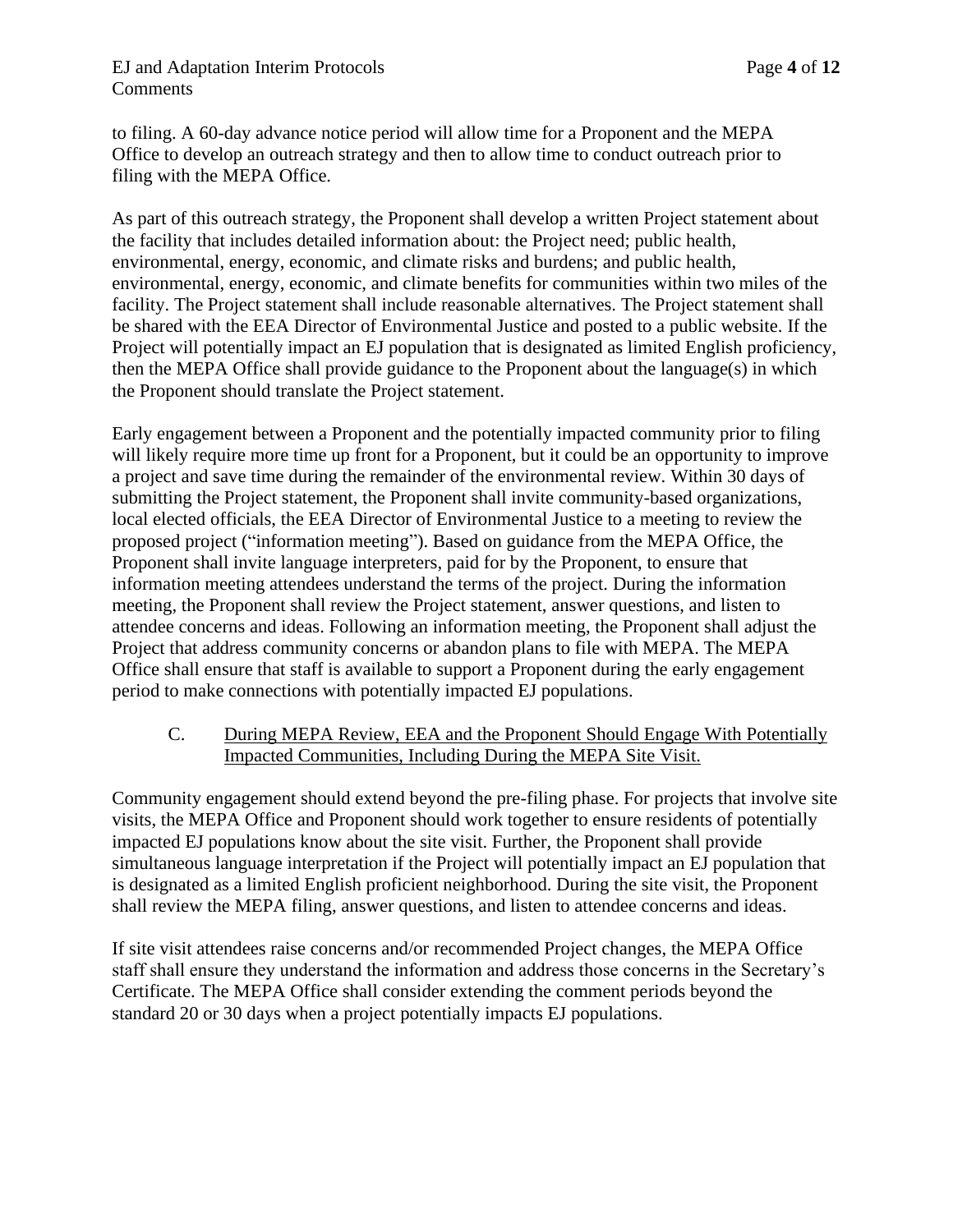# D. MEPA Certificates Should Include Mitigation Measures That Are Tailored To EJ Populations.

To the extent that EJ population residents express concerns or ideas about a project, the MEPA Office shall consider how to require project changes and mitigation opportunities. The Secretary's Certificate shall include, when appropriate, specific mitigation requirements that are tailored to the potentially impacted EJ population needs and requests. These mitigation measures should reflect community ideas.

# **II. The MEPA Office Should Improve Online Access to Documents.**

As you are aware, the function of the MEPA review process is to "provide meaningful opportunities for public review of potential environmental impacts of certain projects for which certain actions by state agencies are required."<sup>6</sup> To fulfill this mission, the files on record with MEPA must be made available for public review. The MEPA Office must: (1) make all project filings available online, especially for ongoing and existing projects; and (2) make all project documents easily accessible through a simple project name or EEA No. Search.

MEPA filings can be accessed electronically through the *Environmental Monitor* and the *Environmental Monitor Archives.* Filings made between 2002 and September 9, 2009 are only available in the *Environmental Monitor Archives*, while filings made from September 23, 2009 through the present are available in the *Environmental Monitor*. Filings made prior to 2002 are entirely unavailable though the online portal. Consequently, to access filings related to longstanding projects, one potentially must access and search multiple databases. Additionally, the database system for accessing documents is complex, difficult to navigate, and, importantly, does not allow the public to obtain all project documents through a simple and direct project name or EEA number search. Instead, one must search individual issues of the *Environmental Monitor* or *Environmental Monitor Archives* in an attempt to locate the relevant records. Even then, because the online portals only include records after 2002, any search of the online portal will fail to provide a complete disclosure of all records related to certain projects. This is particularly problematic because members of the public can no longer physically review files at the MEPA office because of the COVID pandemic. Thus, the online portal is the only means by which to obtain these documents, making it more important than ever that these records are publicly available and easily accessible online. Despite this, full and public access to these documents remains elusive.

The process is notably complicated when searching for Certificates issued by MEPA, which is problematic because Certificates contain the Secretary's decision regarding the future conditions of a project. The online portal does not indicate in which issue of the *Environmental Monitor* a Certificate is published; rather, one must undertake a complicated two-step process. First, an individual must determine the date that the Certificate was issued, and, second, search through the two subsequent editions of the *Environmental Monitor* to locate the Certificate. This is an

<sup>6</sup> Mass.gov, *Massachusetts Environmental Policy Act Office*, [https://www.mass.gov/orgs/massachusetts-environmental-policy-act-office.](https://www.mass.gov/orgs/massachusetts-environmental-policy-act-office)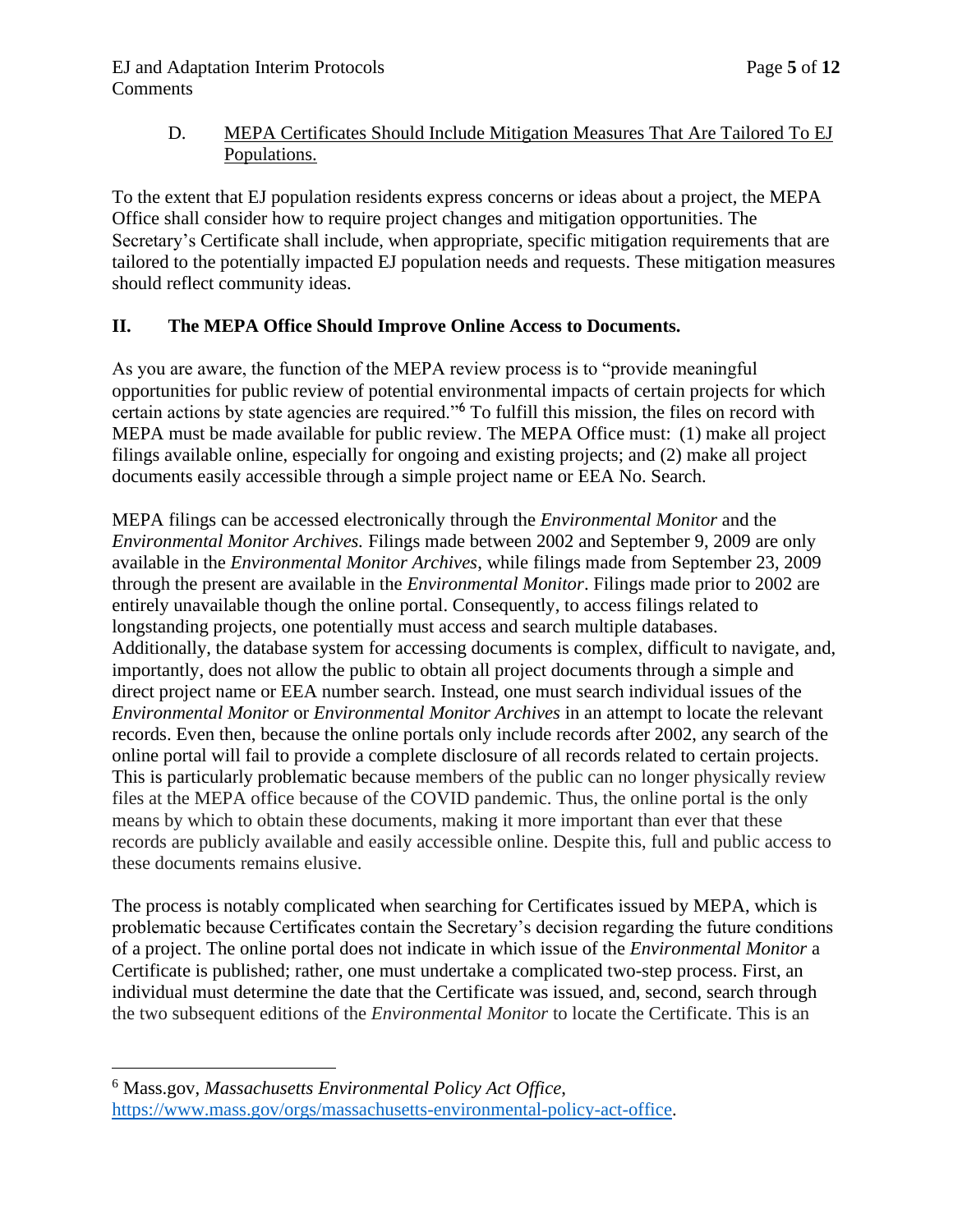unnecessarily arcane and complicated process that prevents the public from gaining sufficient access to required disclosures.

## **III. Now is the Time for EEA to Begin Outreach to Update the EJ Policy.**

The EJ Policy was executed on January 31, 2017. It requires the EEA Secretary to review the Policy and, after soliciting input, amend the policy every five years.<sup>7</sup> Thus, a new EJ Policy should be executed on or before January 31, 2022. Now is precisely the time for EEA to solicit input to amend the EJ Policy.

The Executive Order on Environmental Justice requires EEA to review MEPA thresholds that trigger enhanced review.<sup>8</sup> EEA is more than five years beyond the deadline to accomplish this task. Further, the EJ Policy requires updates to EIR thresholds for projects that trigger enhanced review and/or enhanced analysis of impacts and mitigation.<sup>9</sup>

In addition to the Executive Order requirement, the Roadmap Bill will, if enacted, further trigger MEPA updates to require more thorough consideration of EJ issues in MEPA and other environmental review stages. If the Roadmap Bill is enacted, then EEA will need to revise its EJ Interim Protocol, amend the MEPA regulations, and update the EJ Policy. If the Legislature or Governor fail to act on the Roadmap Bill or enact a version of the Roadmap Bill excludes the environmental justice portions to amend MEPA, then EEA still has an obligation to update MEPA thresholds that trigger enhanced review pursuant to the Executive Order on Environmental Justice and EJ Policy. Those of us engaged in negotiating the Executive Order on Environmental Justice discussed with the past administration the need to expand enhanced review beyond the MEPA thresholds for wastewater (301 CMR 11.03(5)), air emissions  $(11.03(8))$ , and solid and hazardous waste  $(11.03(9))$ .

We urge EEA to commence conversations about the MEPA thresholds update no later than June 30, 2021, should the Roadmap Bill not become law. We encourage EEA to work on the revised MEPA thresholds with the Massachusetts Environmental Justice Table, a statewide coalition of community-based, environmental, Indigenous, and civil rights organizations led by grassroots, community of color-led organizations.

#### **IV. CLF Supports the Adaptation Interim Protocol and Recommends Clarifications to the Addendum to the Environmental Notification Form.**

CLF supports the MEPA Office efforts to better integrate climate resilience and adaptation planning into the environmental review process. As the Commonwealth has recognized, the threats and challenges posed by extreme weather and climate change are not only imminent, but

<sup>7</sup> Massachusetts Executive Office of Energy and Environmental Affairs, *Environmental Justice Policy*, at 7, 14 (2017).

 $8$  Exec. Order 552 Mass. Reg. # 1276 (2014).

<sup>9</sup> Massachusetts Executive Office of Energy and Environmental Affairs, *Environmental Justice Policy*, at 10 (2017).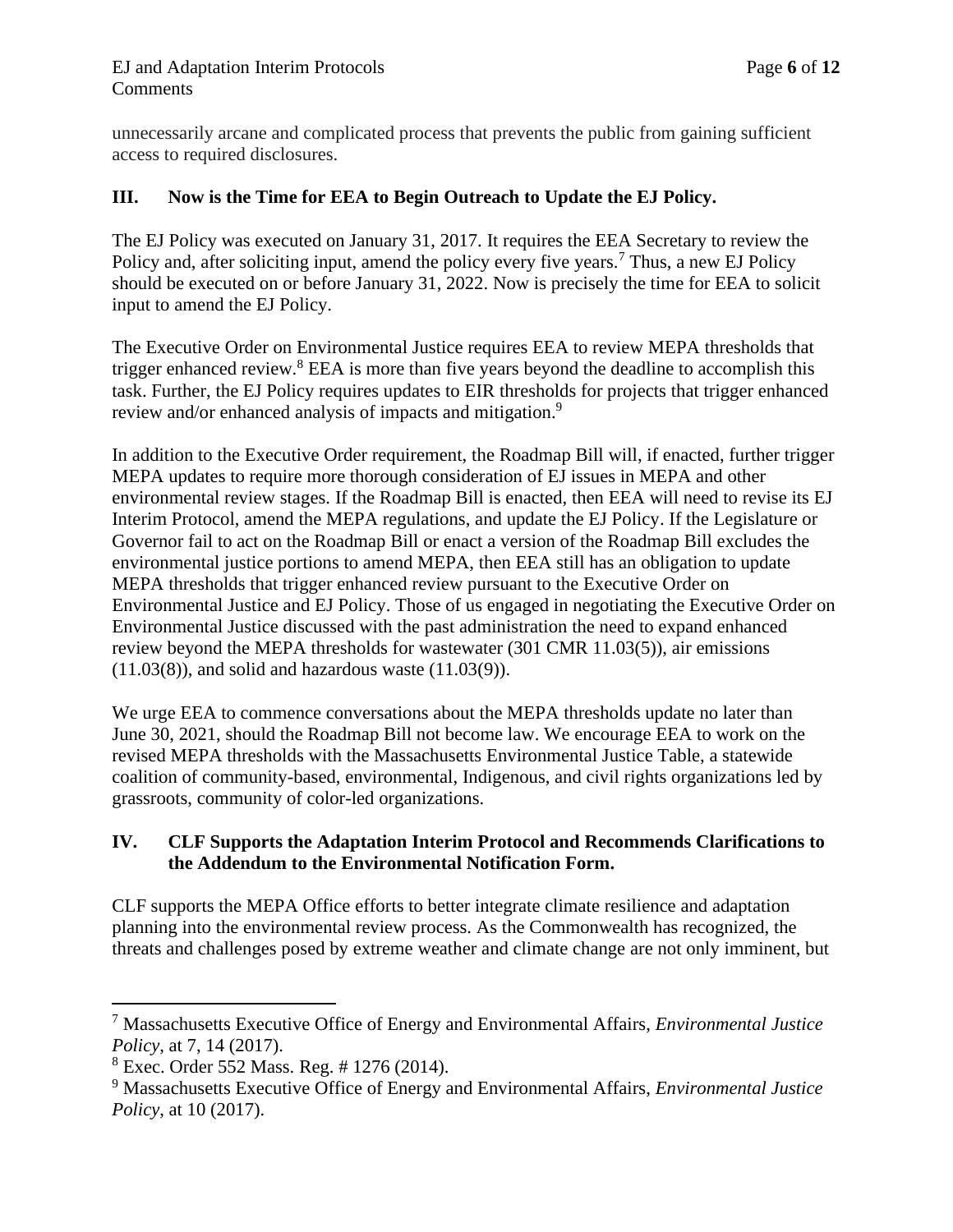### EJ and Adaptation Interim Protocols Page **7** of **12 Comments**

already being experienced by Massachusetts residents. It is critical that the Commonwealth take steps now, to meet current and future climate risks.

We support the proposed information gathering process outlined by the Adaptation Interim Protocol as well as the efforts that EEA has already undergone to develop tools and procedures for risk assessment, evaluation, and adaptation and resilience planning in the Commonwealth. As EEA goes forward in introducing new tools to further integrate its existing risk assessment procedures into practice, we recommend that several points and definitions be clarified so that the process is uniform and clear. Specifically, we have the following notes about the addendum to the Environmental Notification Form ("ENF") in the Adaptation Interim Protocol ("Addendum").

# A. Impervious Surface and Area-Wide Impacts.

The Addendum asks project proponents to note whether the "project [will] result in a net increase in impervious area. $10^{\circ}$  Project proponents should also be asked to qualitatively describe impervious surface at adjacent sites and the history of increases in impervious for the area. This will allow the review process to address area-specific impacts beyond individual sites. We encourage the Resilient MA team to develop data and evaluation tools to allow project proponents to review impervious surface changes and status for surrounding parcels.<sup>11</sup>

# B. Municipal Level Forward-Looking Data.

The Adaptation Interim Protocol allows project proponents to rely on either Massachusetts Coastal Flood Risk Model ("MC-FRM") as it is available, and if the project is located within the city of Boston, existing BPDA data that is forward looking.<sup>12</sup> If MC-FRM is not available, or if the project is not located within the City of Boston, the Adaptation Interim Protocol instructs the proponent to identify projected mean sea level rise ("SLR") anticipated for the useful life of the project and the potential of site inundation using the Resilient MA mapping tool. Given that other municipalities may have high-quality forward looking data available, this component of the Addendum should be revised to specify that forward looking data can be used as it is available, if it is the best available data, the MC-FRM is not yet available, and the project is not located within the City of Boston.

# C. Project Criticality.

The Addendum asks Proponents to describe the criticality of individual projects on a qualitative scale of low, medium, or high. There are multiple criteria included for determining project criticality, including "the extent of the geographical area and populations affected by loss or inoperability of the project/asset, including whether the project is located within and/or serves an Environmental Justice and/or climate vulnerable population; the length of time the project/asset

<sup>&</sup>lt;sup>10</sup> Adaptation Interim Protocol, p. 3.

 $11$  For example, the Resilient Massachusetts team could adapt its map: [https://resilientma.org/map/.](https://resilientma.org/map/)

<sup>&</sup>lt;sup>12</sup> Adaptation Interim Protocol, p. 4.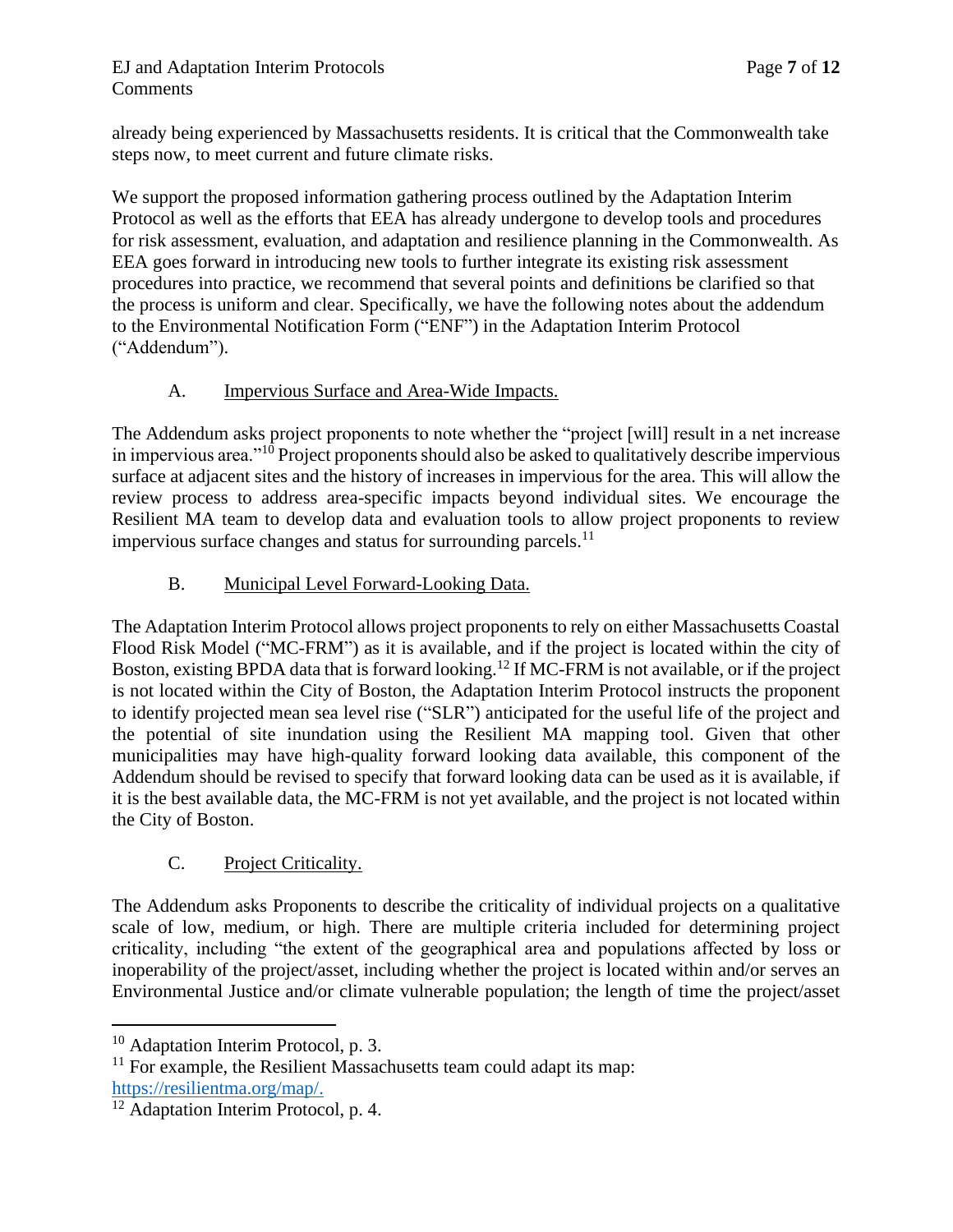### EJ and Adaptation Interim Protocols Page **8** of **12 Comments**

can be inoperable without consequence; and the nature and severity of impacts resulting from loss or inoperability of the project/asset."

Given the number of factors described here, and that it is unclear whether it is mandatory that each individual criterion be included in a criticality rating, it is likely that information reported by project proponents for this evaluation component will vary considerably. There are clearer questions outlined in RMAT's Draft Project Inputs and Climate Risk Screening Output, which will presumably be integrated into the forthcoming online RMAT tool.<sup>13</sup> However, the Adaptation Interim Protocol includes very little of that detail in this document, and largely leaves the description of criticality up to the project proponent, with minimal guidance. We recommend the following changes to the Addendum to clarify this point of evaluation for projects that go through the environmental review process between the enactment of the Adaptation Interim Protocol and the release of the RMAT web tool:

- **Provide guidance as to what constitutes a low, medium or high level of criticality.** These are qualitative descriptors, and there are no thresholds, defining matrix or list of criteria for each level included in the draft Adaptation Interim Protocol. The protocol should also clarify how these levels of criticality relate to the criticality thresholds within the state building code.
- **Clarify definition of Environmental Justice and/or climate vulnerable populations.** While the Commonwealth has a codified definition of environmental justice populations,  $^{14}$ , which we recommend updating to be consistent with the Roadmap Bill, the Adaptation Interim Protocol includes "climate vulnerable population." The Adaptation Interim Protocol notes that climate vulnerable populations are "those who have lower adaptive capacity or higher exposure and sensitivity to climate hazards like flooding or heat stress due to factors such as access to transportation, income level, disability, racial inequity, health status, or age."<sup>15</sup> However, the corresponding Draft Project Inputs and Climate Risk Screening Output documents references vulnerable population definitions in the SHMCAP.<sup>16</sup> The Adaptation Interim Protocol should provide a more specific definition of the indicated populations. We also encourage the Resilient MA Team to add some of these

<sup>13</sup> *See* Commonwealth of Massachusetts. 2020. Draft Climate Resilient Design Standards and Guidelines. Section 2, p. 10. Accessed 1 March 2021 at [https://www.mass.gov/doc/draft-project](https://www.mass.gov/doc/draft-project-inputs-and-risk-rating-output/download)[inputs-and-risk-rating-output/download](https://www.mass.gov/doc/draft-project-inputs-and-risk-rating-output/download)

<sup>&</sup>lt;sup>14</sup> See Commonwealth of Massachusetts. Environmental Justice Populations in Massachusetts. Accessed 1 March 2020 at [https://www.mass.gov/info-details/environmental-justice-populations](https://www.mass.gov/info-details/environmental-justice-populations-in-massachusetts)[in-massachusetts](https://www.mass.gov/info-details/environmental-justice-populations-in-massachusetts)

<sup>&</sup>lt;sup>15</sup> Adaptation Interim Protocol, p. 5.

<sup>16</sup> *See* Commonwealth of Massachusetts. 2020. Draft Climate Resilient Design Standards and Guidelines. Section 2, p. 11. Accessed 1 March 2021 at [https://www.mass.gov/doc/draft-project](https://www.mass.gov/doc/draft-project-inputs-and-risk-rating-output/download)[inputs-and-risk-rating-output/download.](https://www.mass.gov/doc/draft-project-inputs-and-risk-rating-output/download)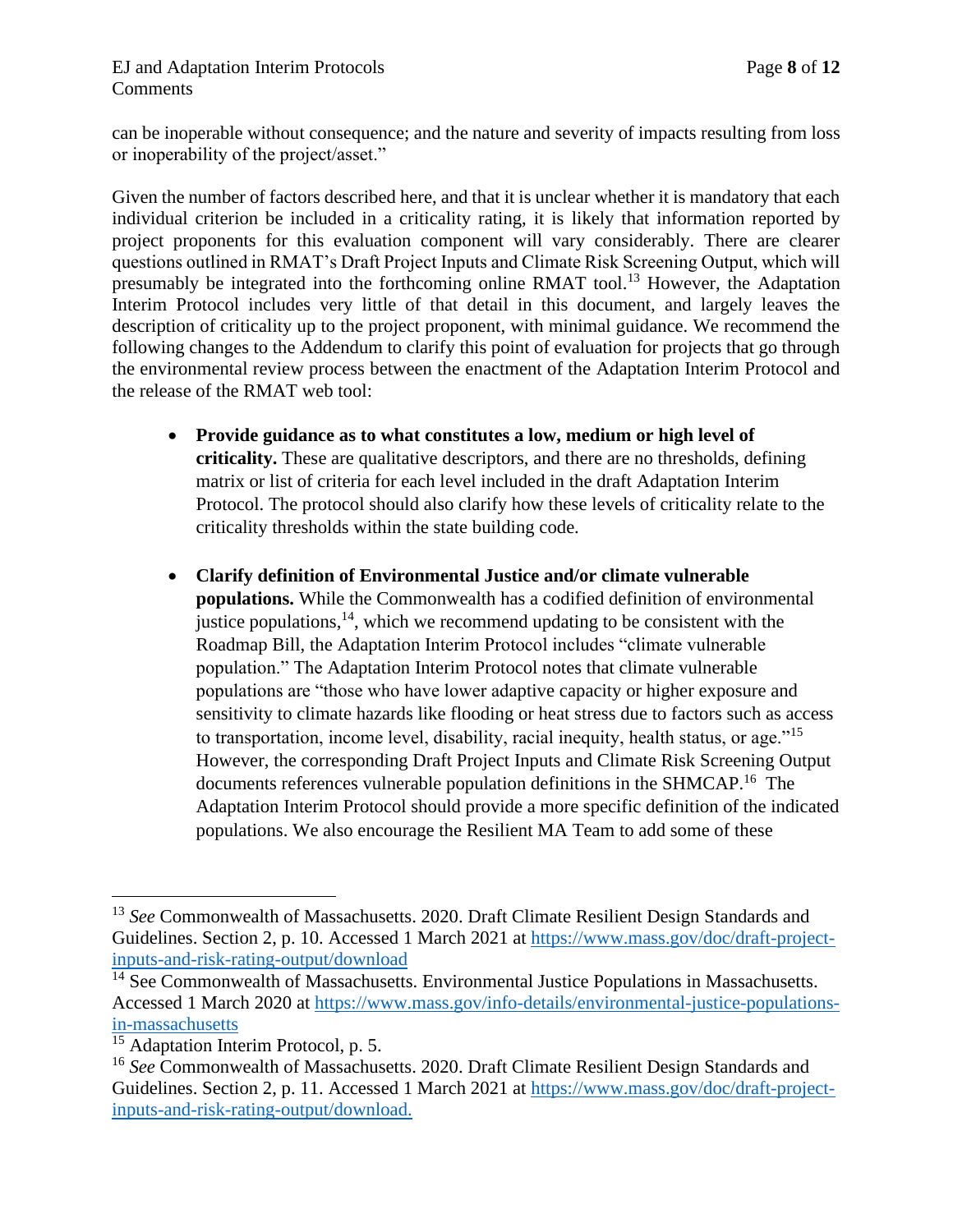demographic data to its mapping tool, which currently only includes a layer for environmental justice populations.

• **Add review of unintended consequences of asset failure or emergency conditions.**  While the Adaptation Interim Protocol asks project proponents to describe "the nature and severity of impacts resulting from loss or inoperability," it does not ask proponents to describe any potential unintended consequences of the loss of the asset, or potential dangerous or hazardous emergency scenarios that may emerge under extreme weather conditions.<sup>17</sup> For example, this might include a description of any industrial sites or pollution sources located near the project site.

# D. Adaptation Measures.

The Adaptation Interim Protocol asks Proponents to describe measures taken to adapt to climate change.<sup>18</sup> In addition to listing adaptation measures, Proponents should describe what climate risks the adaptation measures intend to address, and any adaptation alternatives considered as part of the planning process. Proponents should be required to address all applicable climate risks including temperature and precipitation changes, not just flooding from sea level rise. The focus of the Adaptation Interim Protocol appears to be on coastal flood risk, but it is just as important to analyze other risks, particularly for projects located inland. We encourage EEA to enumerate the various types of climate risks that Proponents are expected to analyze and disclose and, to the extent the Commonwealth cannot provide a statewide dataset on a particular impact, it should provide external resources or other guidance for Proponents.

Consistent with state policy codified elsewhere, the review process should prioritize, to the maximum extent practicable, adaptation measures that promote the preservation, protection, restoration and enhancement of the Commonwealth's natural infrastructure through nature-based solutions and account for the existing natural, built, and economic characteristics of the Commonwealth's most vulnerable areas and human populations. Adaptation measures that include the use of hard-engineered, hardscape, or gray infrastructure features should be allowed only where they are supported by evidence that the measures will not cause or exacerbate negative environmental impacts and that alternative green or green and gray hybrid solutions are not feasible. Finally, Proponents should be required to provide a description of community engagement efforts undertaken in the decision-making process for any proposed adaptation measures.

<sup>&</sup>lt;sup>17</sup> Adaptation Interim Protocol, p. 5.

<sup>&</sup>lt;sup>18</sup> Adaptation Interim Protocol, p. 5.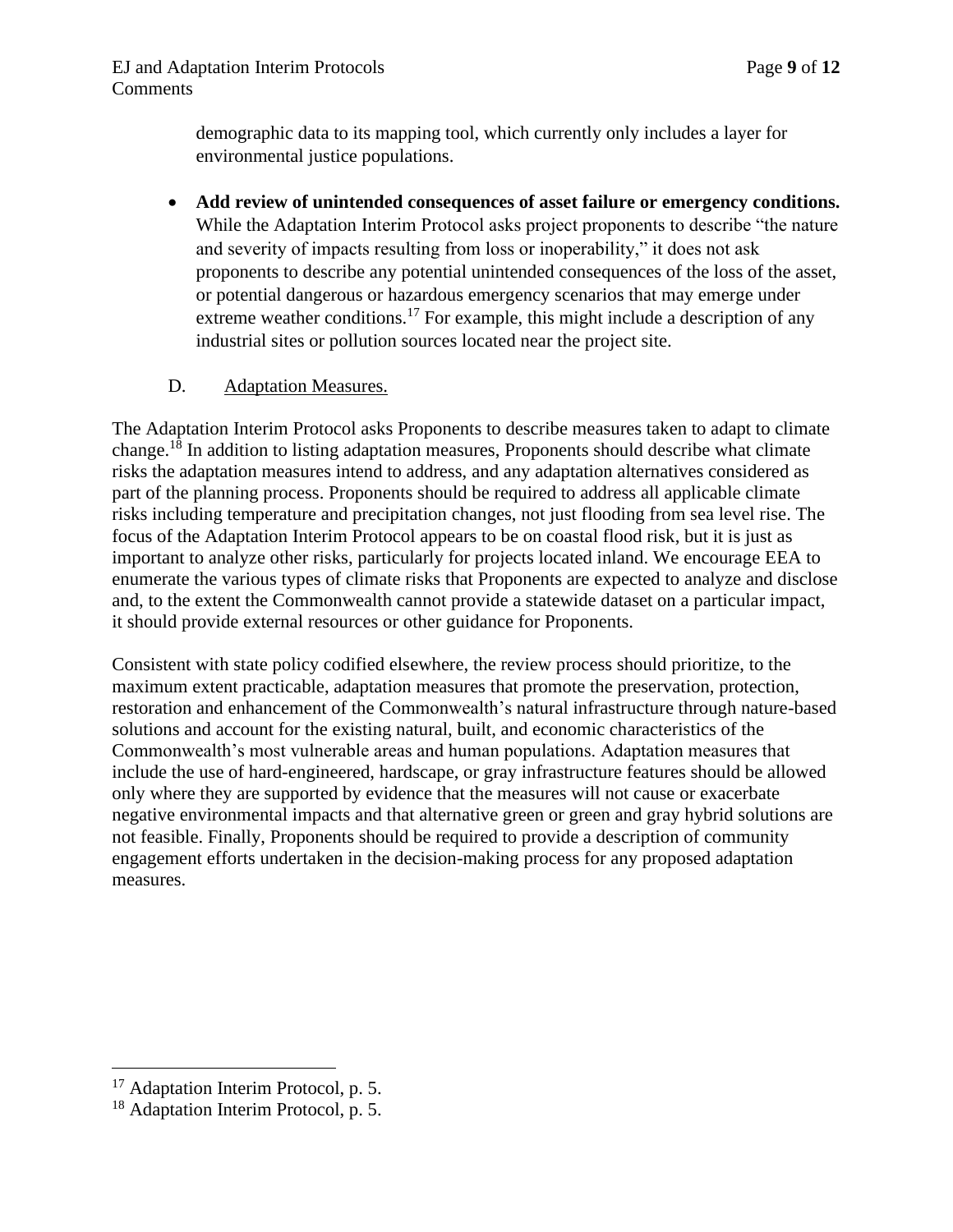Thank you for your consideration of these comments. We look forward to working with EEA and the RMAT team as it pursues implementation of environmental justice and adaptation and resilience review processes under MEPA.

Sincerely,

Stari K

Deanma Moran

Staci Rubin, Senior Attorney Deanna Moran, Director of Environmental Planning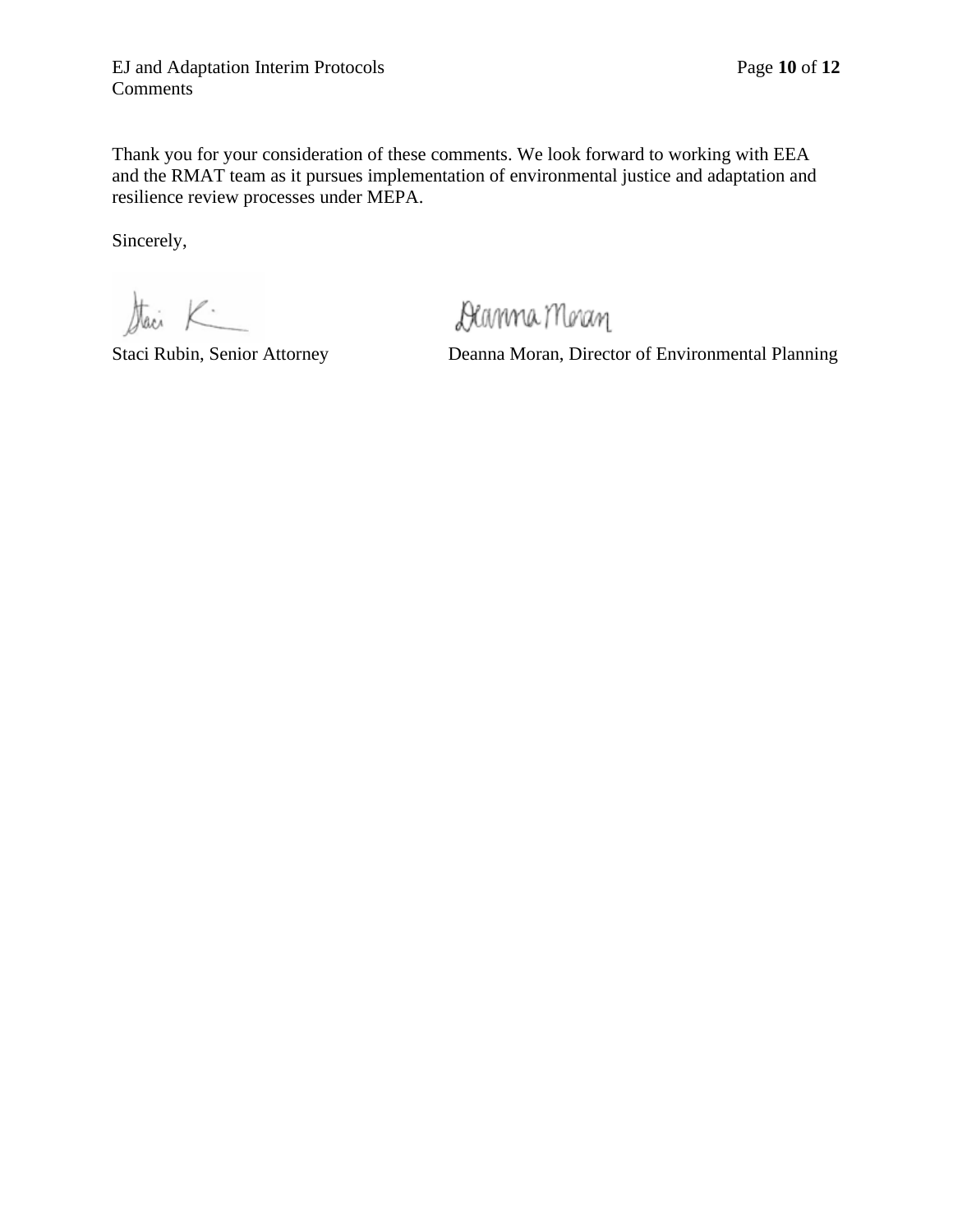### APPENDIX A Red-lined Edits to MEPA Protocol

## MEPA Interim Protocol for Environmental Justice Outreach Issuance Date: [TBD], 2021

### **Background**

In 2017, the Executive Office of Energy and Environmental Affairs (EEA) issued a revised Environmental Justice (EJ) Policy (the 2017 EJ Policy). Among other items, the 2017 EJ Policy requires that projects triggering certain MEPA ENF review thresholds provide opportunities for "enhanced public participation" by surrounding EJ neighborhoods,<sup>19</sup> and that projects triggering certain EIR thresholds conduct an "enhanced analysis of impacts and mitigation," in addition to enhanced public participation.<sup>20</sup> The MEPA thresholds to which these EJ requirements apply are those related to wastewater (301 CMR 11.03(5)), air emissions (11.03(8)), and solid and hazardous waste (11.03(9)).

Starting in 2020, the MEPA Office has embarked on an effort to update its EJ related review protocols, in consultation with the EEA EJ Director and other EEA agencies. This effort will coincide with parallel efforts to update MEPA regulations at 301 CMR 11.00 et seq. While these efforts are ongoing, the MEPA Office is issuing this interim protocol to improve notification and outreach to, and engagement with, EJ neighborhoods by project proponents. The interim protocol shall remain in place until amended, if necessary, to comply with statutory requirements or superseded by a formal MEPA EJ strategy and associated policy or guidance to be developed through a public stakeholder process.

#### Interim Protocol

Effective [TBD], 2021, all new projects filing with the MEPA Office will be required to identify the location of the project relative to Environmental Justice Populations as depicted on this mapping tool, and include a printout of the project location shown on the mapping tool as an attachment to the Environmental Notification Form (ENF) (or EENF) submittal. The printout shall identify all Environmental Justice Populations within a five mile radius of the project.

If any portion of the project site is located within an "EJ population" as defined in the 2017 EJ Policy, the Proponent is required to consult with the MEPA Office at least  $\frac{1060}{1000}$  days prior to filing to determine an appropriate EJ outreach strategy. As part of this outreach strategy, the Proponent shall develop a written Project statement about the facility that includes detailed information about: the Project need; public health, environmental, energy, economic, and climate risks and burdens; public health, environmental, energy, economic, and climate benefits for communities within two miles of the facility. The Project statement shall include reasonable alternatives. The Project statement shall be shared with the EEA Director of Environmental

<sup>&</sup>lt;sup>19</sup> The specific ENF thresholds are 301 CMR 11.03(5)(b)(1)-(2), (5); 301 CMR 11.03(8)(b); and 301 CMR  $11.03(9)(b)$ .

<sup>&</sup>lt;sup>20</sup> The specific EIR thresholds are 301 CMR 11.03(5)(a)(1)-(2), (5); 301 CMR 11.03(8)(a); and 301 CMR 11.03(9)(a).